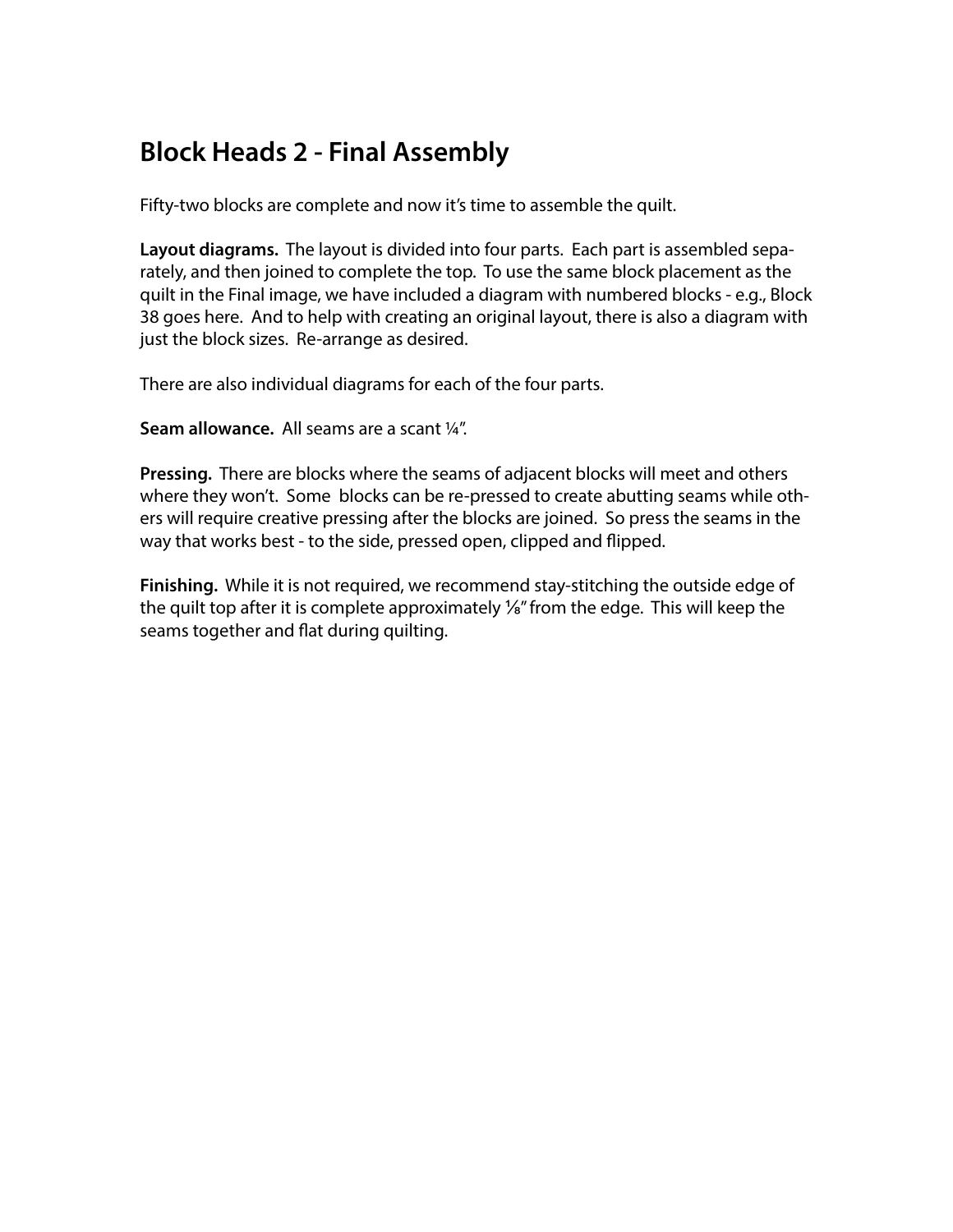**Block Heads 2 - Numbered Block Layout Diagram**

Finished Size - 72" x 78"

| 33       |                         |         |                         |    |                  | 23           | $\overline{7}$ | 41     |    |                         |    |  |
|----------|-------------------------|---------|-------------------------|----|------------------|--------------|----------------|--------|----|-------------------------|----|--|
|          |                         |         | 39                      |    |                  | 6            |                |        |    | 45                      |    |  |
| 48       |                         |         |                         |    |                  |              |                | 52     |    |                         |    |  |
|          |                         |         |                         |    |                  | $11$         |                |        |    | 44                      |    |  |
| 50       |                         | 49      | 38                      |    | $\boldsymbol{9}$ | 47           |                | 30     |    |                         |    |  |
|          |                         | $\bf 8$ |                         |    | 21               |              |                |        |    | 35                      |    |  |
| $12$     | 16                      | 46      | 15                      | 32 | 29               | $\mathbf{1}$ |                | 10     |    | 43                      | 14 |  |
| 37       |                         |         |                         | 17 |                  |              |                |        | 31 | $\overline{\mathbf{2}}$ |    |  |
|          |                         |         | $13$                    |    |                  | 34           |                |        |    |                         |    |  |
|          |                         |         | $\overline{\mathbf{4}}$ |    |                  |              |                |        |    |                         |    |  |
| 22       | $\overline{\mathbf{3}}$ | 18      |                         |    |                  |              |                | 5      |    |                         |    |  |
| 19       |                         |         | 27                      |    | 42               |              |                |        |    |                         |    |  |
| 28<br>24 |                         |         |                         |    | $20\,$           | 36           | 26             | $25\,$ | 51 |                         |    |  |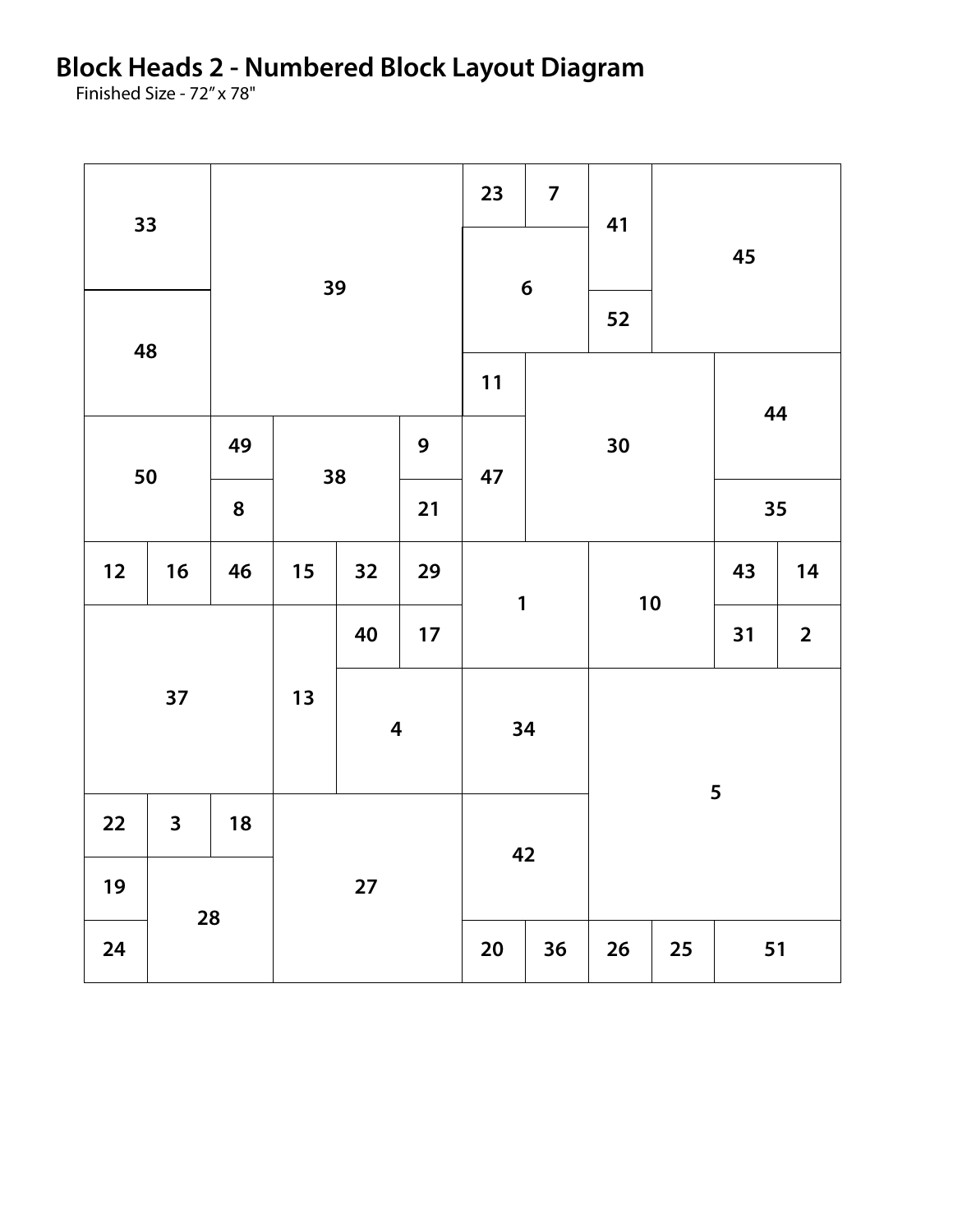Finished Size - 36" x 36"

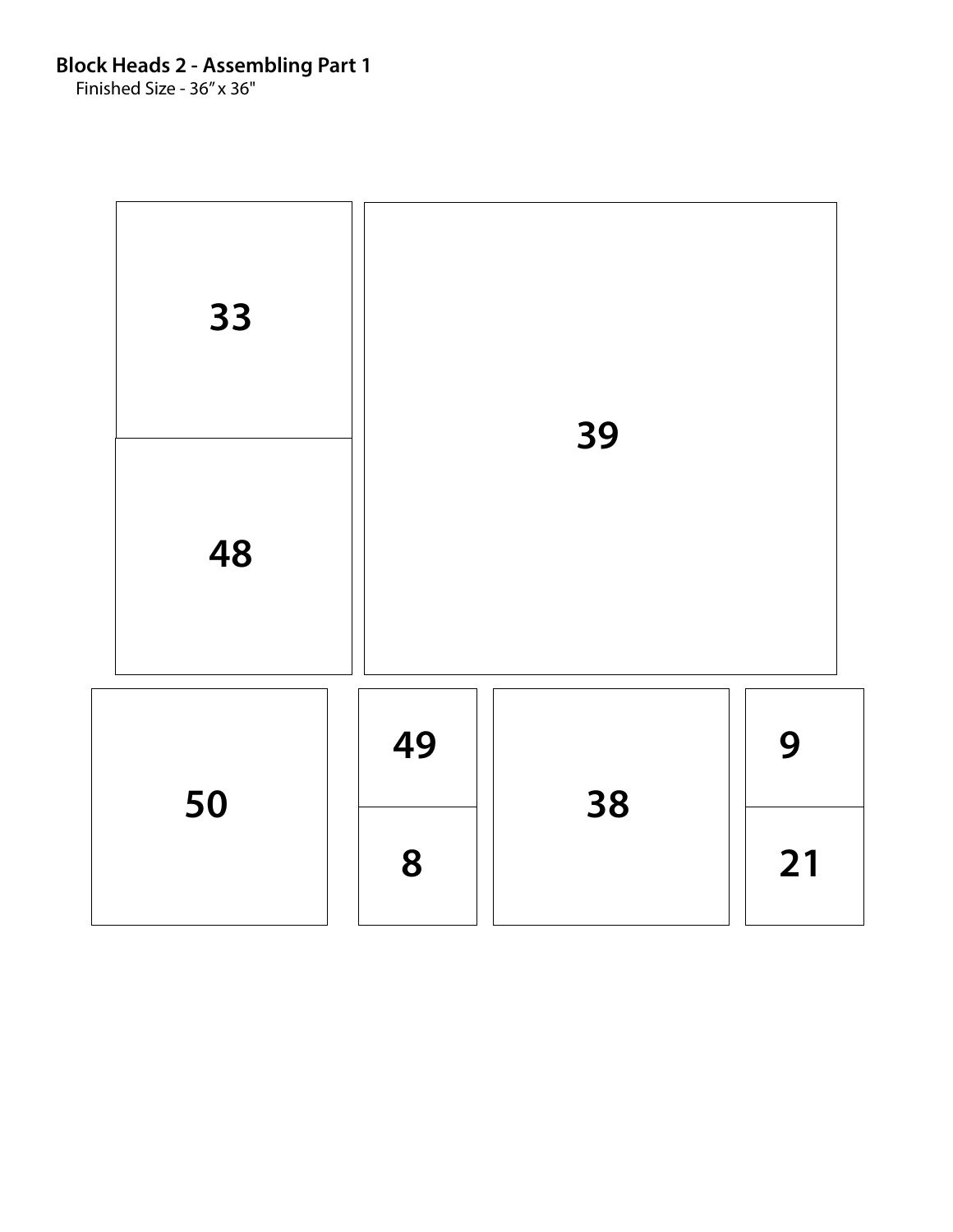Finished Size - 36" x 36"



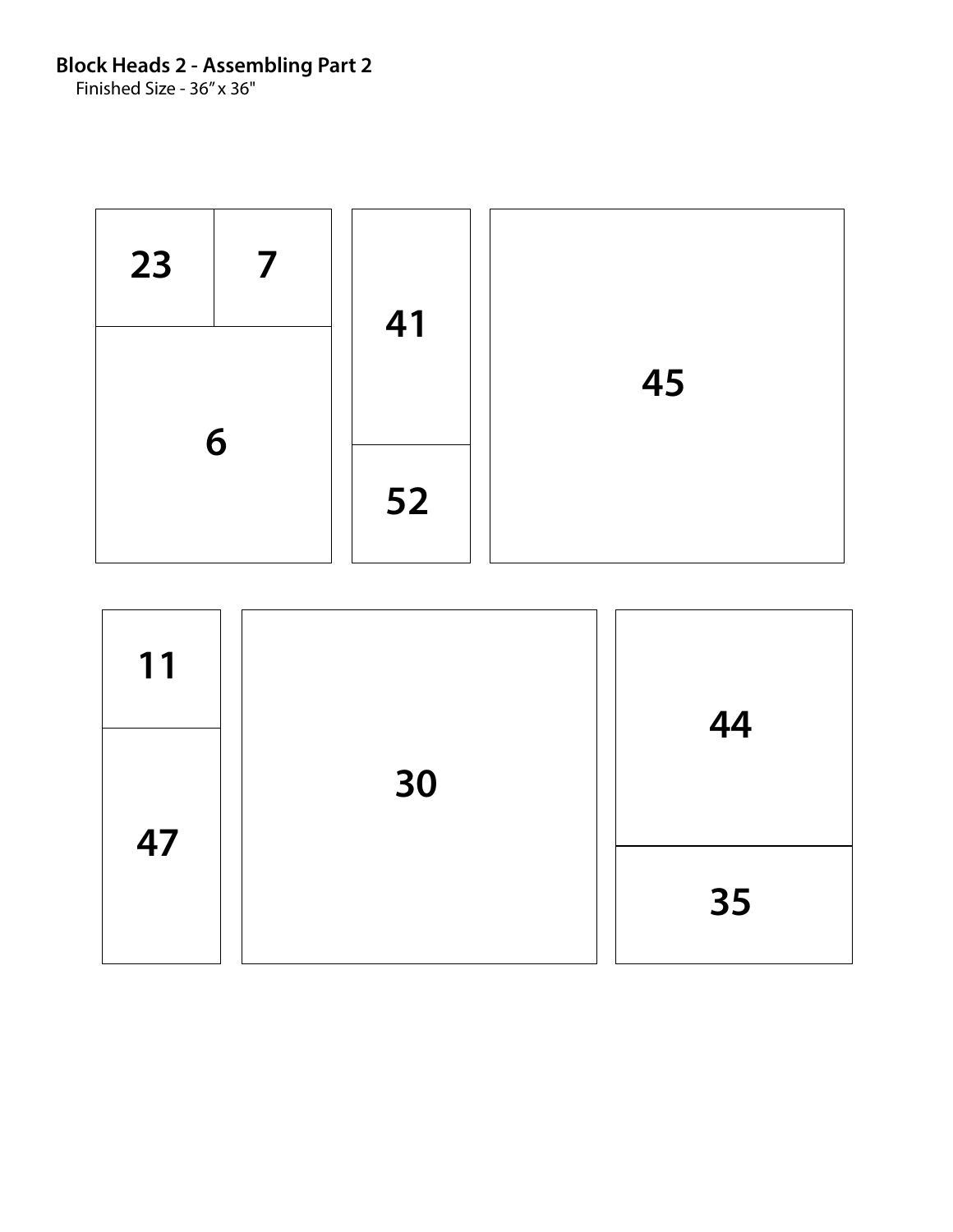Finished Size - 36" x 42"

| $12$ | 16 | 46 | 15 | 32                      | 29 |  |  |  |
|------|----|----|----|-------------------------|----|--|--|--|
|      |    |    |    | 40                      | 17 |  |  |  |
|      | 37 |    | 13 | $\overline{\mathbf{4}}$ |    |  |  |  |
|      |    |    |    |                         |    |  |  |  |
| 22   | 3  | 18 |    |                         |    |  |  |  |
| 19   |    |    | 27 |                         |    |  |  |  |
| 24   |    | 28 |    |                         |    |  |  |  |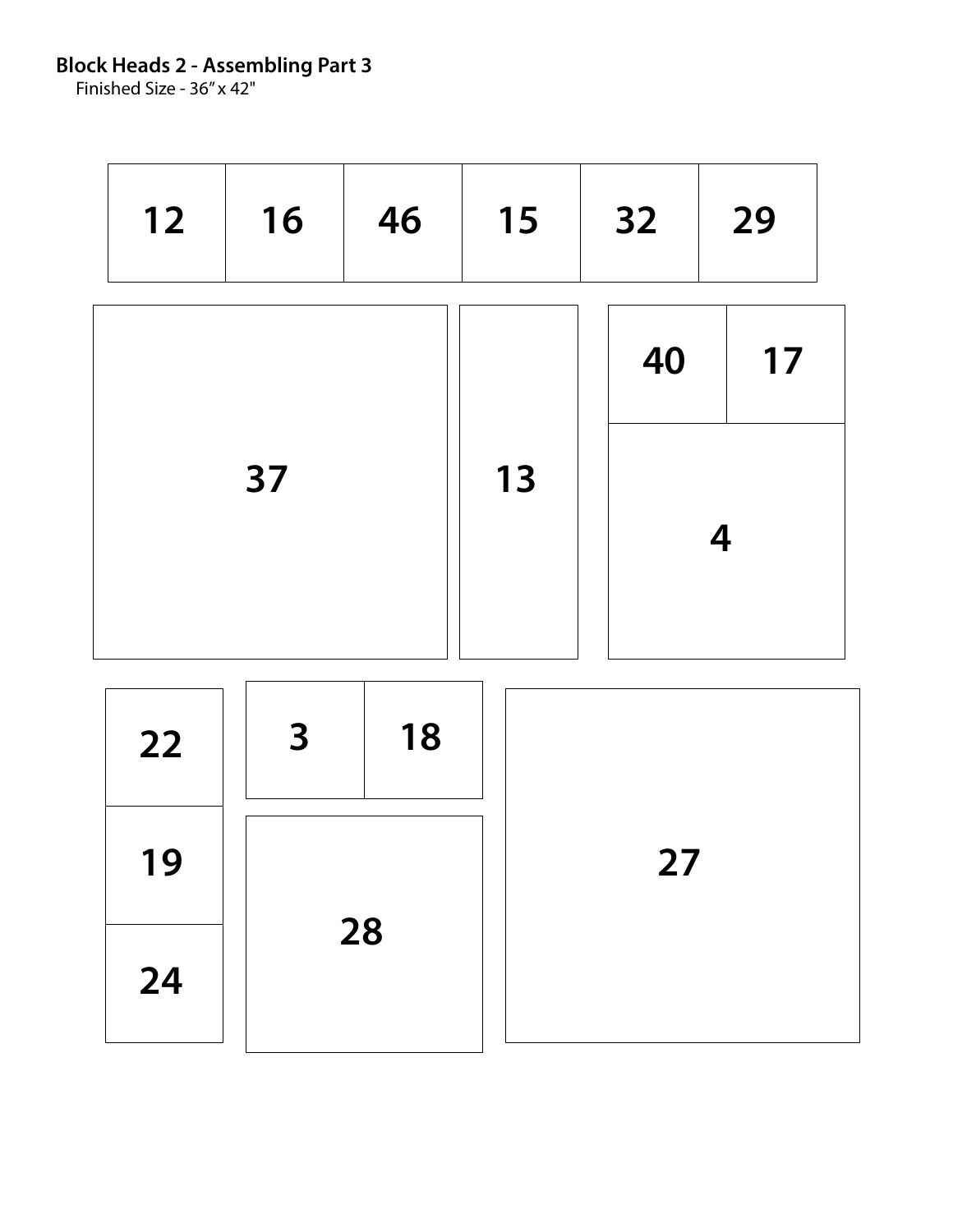Finished Size - 36" x 42"

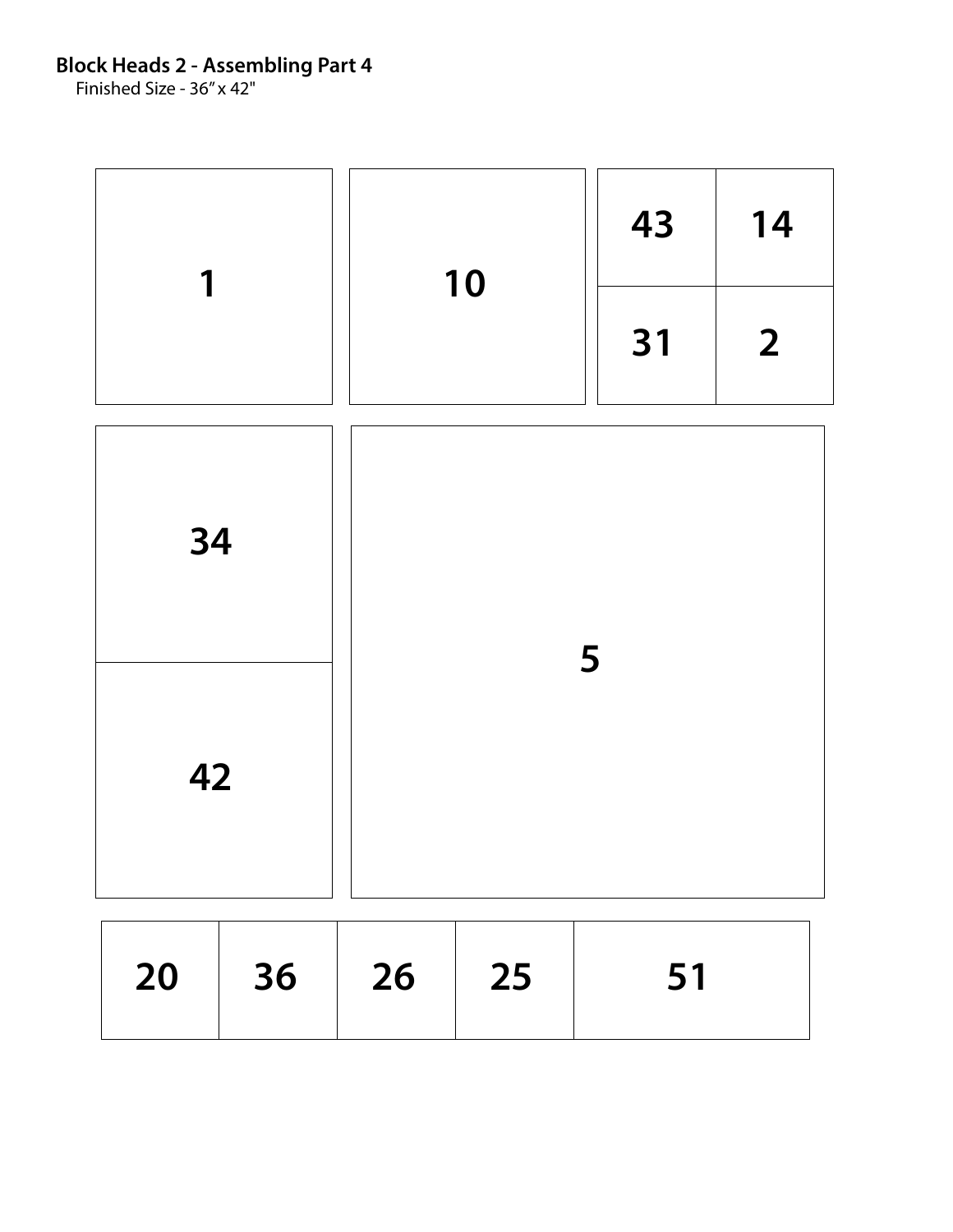## **Block Heads 2 - Assembling the Four Parts**



**Part 3 Part 4**